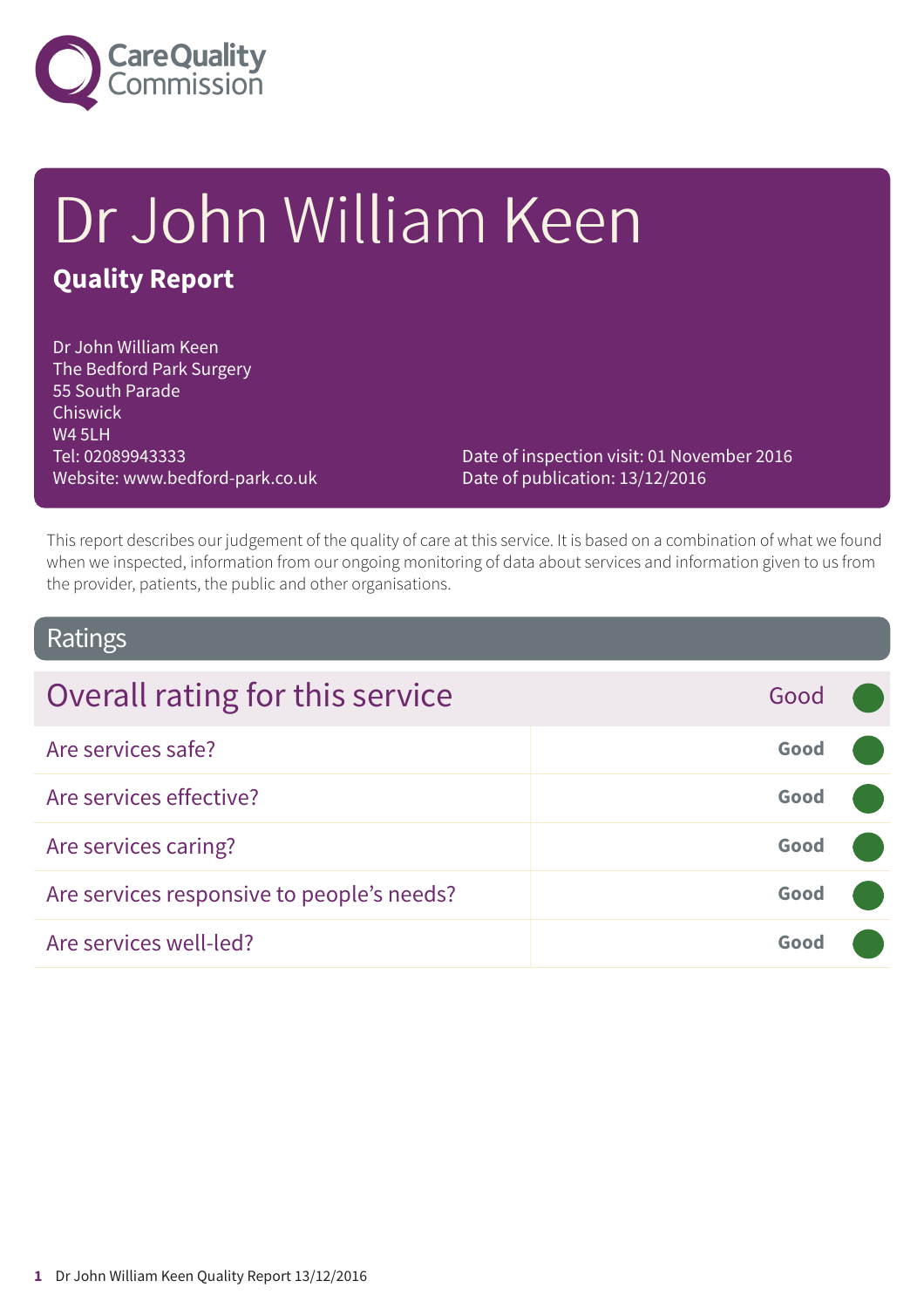### **Contents**

| Summary of this inspection                                                                                                                                                    | Page           |
|-------------------------------------------------------------------------------------------------------------------------------------------------------------------------------|----------------|
| Overall summary<br>The five questions we ask and what we found<br>The six population groups and what we found<br>What people who use the service say<br>Areas for improvement | 2              |
|                                                                                                                                                                               | $\overline{4}$ |
|                                                                                                                                                                               | 6              |
|                                                                                                                                                                               | 9              |
|                                                                                                                                                                               | 9              |
| Detailed findings from this inspection                                                                                                                                        |                |
| Our inspection team                                                                                                                                                           | 10             |
| Background to Dr John William Keen                                                                                                                                            | 10             |
| Why we carried out this inspection                                                                                                                                            | 10             |
| How we carried out this inspection                                                                                                                                            | 10             |
| Detailed findings                                                                                                                                                             | 12             |

### Overall summary

### **Letter from the Chief Inspector of General Practice**

We carried out an announced comprehensive inspection at Dr John William Keen on 01 November 2016. Overall the practice is rated as good.

Our key findings across all the areas we inspected were as follows:

- There was an open and transparent approach to safety and an effective system in place for reporting and recording significant events.
- Risks to patients were assessed and well managed.
- Staff assessed patients' needs and delivered care in line with current evidence based guidance. Staff had been trained to provide them with the skills, knowledge and experience to deliver effective care and treatment.
- Patients said they were treated with compassion, dignity and respect and they were involved in their care and decisions about their treatment.
- Information about services and how to complain was available and easy to understand. Improvements were made to the quality of care as a result of complaints and concerns.
- Patients said they found it easy to make an appointment with a named GP and there was continuity of care, with urgent appointments available the same day.
- The practice had good facilities and was well equipped to treat patients and meet their needs.
- There was a clear leadership structure and staff felt supported by management. The practice proactively sought feedback from staff and patients, which it acted on.
- The provider was aware of and complied with the requirements of the duty of candour.

The areas where the provider should make improvement are:

• Consider ways to reduce the clinical exception reporting rate to bring in line with local and national averages.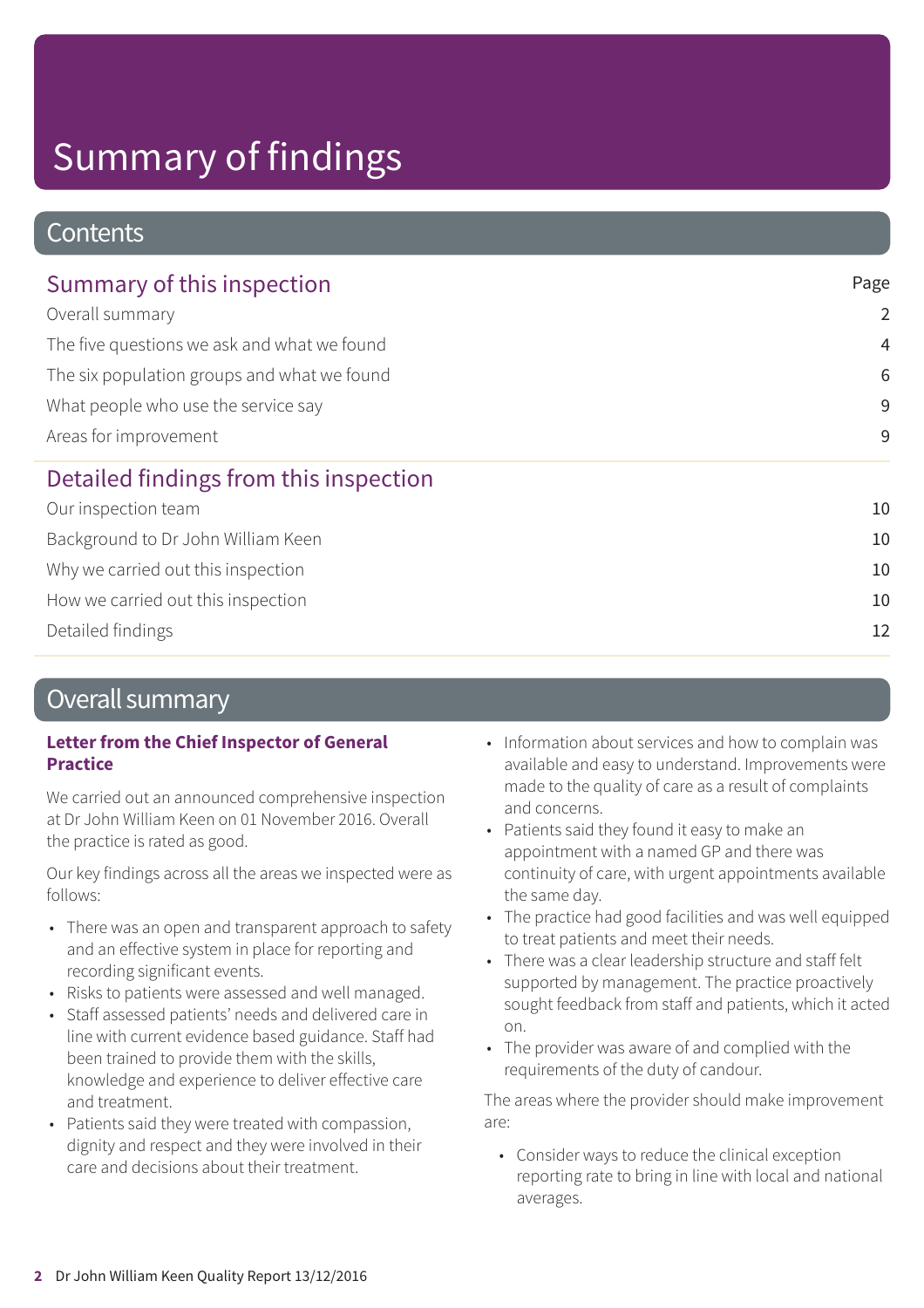• Review and improve the process of identifying patients who are carers.

**Professor Steve Field (CBE FRCP FFPH FRCGP)** Chief Inspector of General Practice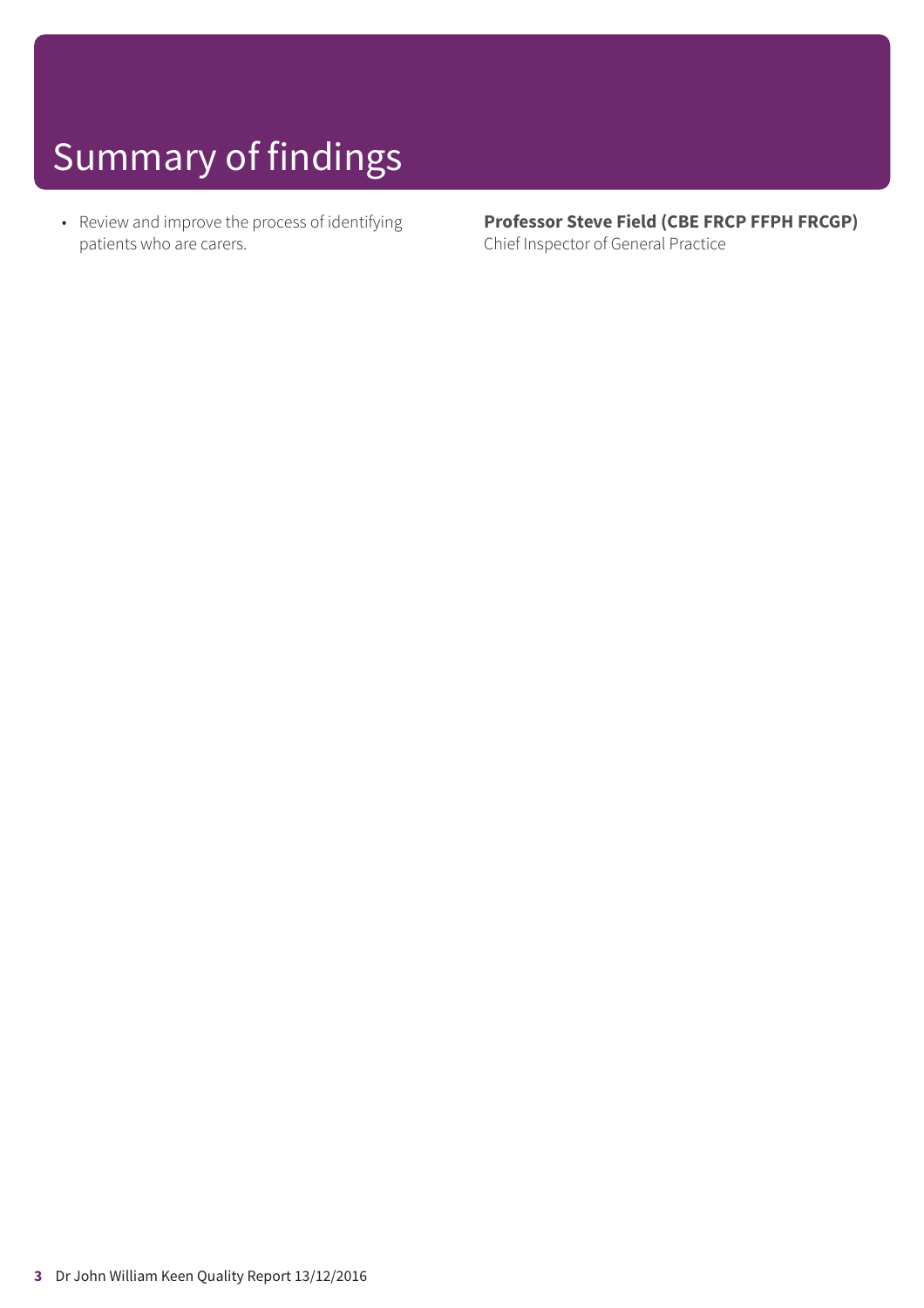### The five questions we ask and what we found

We always ask the following five questions of services.

#### **Are services safe?**

The practice is rated as good for providing safe services.

- There was an effective system in place for reporting and recording significant events.
- Lessons were shared to make sure action was taken to improve safety in the practice.
- When things went wrong patients received reasonable support, truthful information, and a written apology. They were told about any actions to improve processes to prevent the same thing happening again.
- The practice had clearly defined and embedded systems, processes and practices in place to keep patients safe and safeguarded from abuse.
- Risks to patients were assessed and well managed.

#### **Are services effective?**

The practice is rated as good for providing effective services.

- Data from the Quality and Outcomes Framework (QOF) showed patient outcomes were comparable to the national average.
- Staff assessed needs and delivered care in line with current evidence based guidance.
- Clinical audits demonstrated quality improvement.
- Staff had the skills, knowledge and experience to deliver effective care and treatment.
- There was evidence of appraisals and personal development plans for all staff.
- Staff worked with other health care professionals to understand and meet the range and complexity of patients' needs.

#### **Are services caring?**

The practice is rated as good for providing caring services.

- Data from the national GP patient survey showed patients rated the practice higher than others for several aspects of care.
- Patients said they were treated with compassion, dignity and respect and they were involved in decisions about their care and treatment.
- Information for patients about the services available was easy to understand and accessible.
- We saw staff treated patients with kindness and respect, and maintained patient and information confidentiality.

**Good –––**

**Good –––**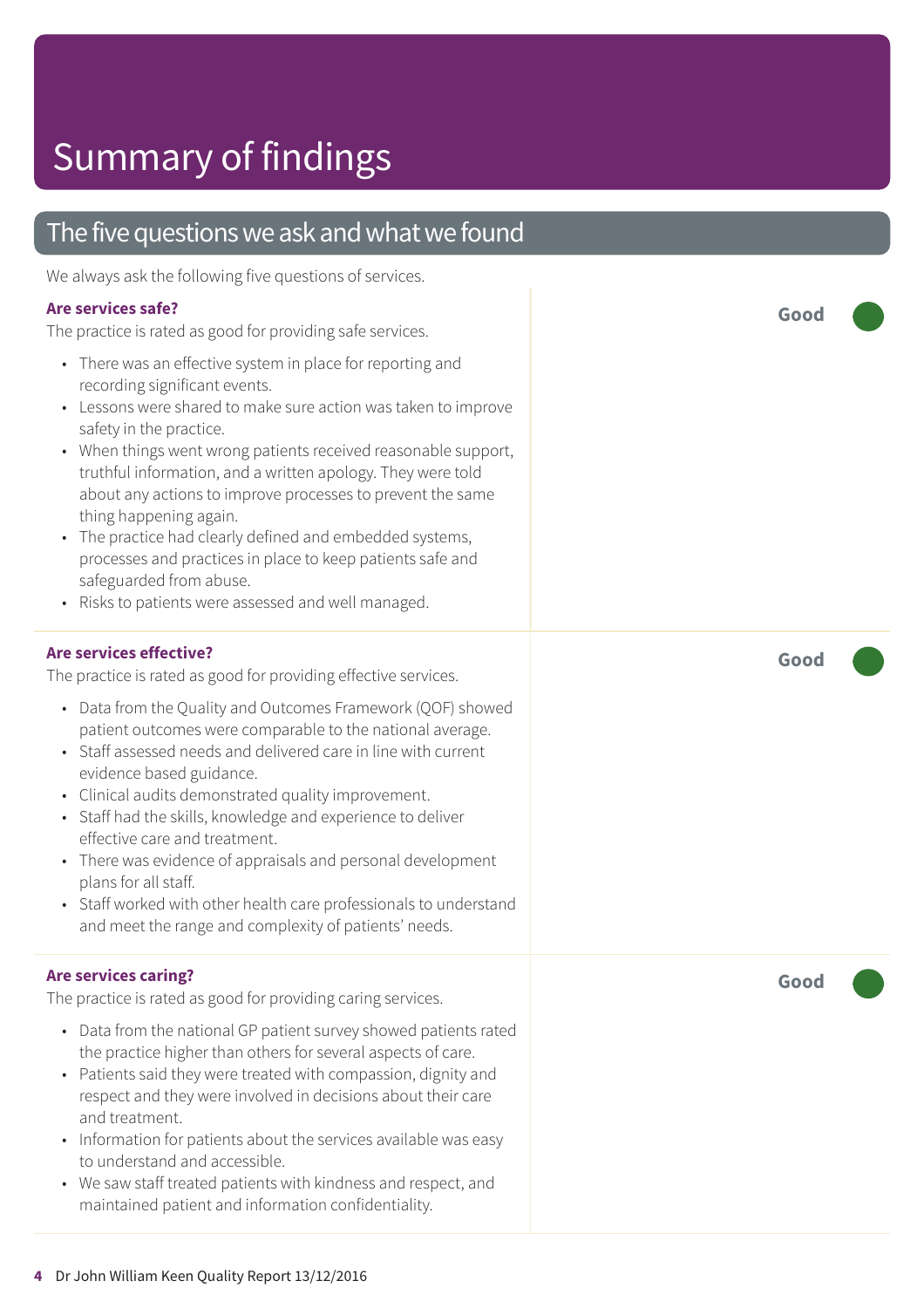#### **Are services responsive to people's needs?**

The practice is rated as good for providing responsive services.

- Practice staff reviewed the needs of its local population and engaged with the NHS England Area Team and Clinical Commissioning Group to secure improvements to services where these were identified. For example the practice were working to deliver the CCGs initiatives to improve outcomes for older patients.
- Patients said they found it easy to make an appointment with a named GP and there was continuity of care, with urgent appointments available the same day.
- The practice had good facilities and was well equipped to treat patients and meet their needs.
- Information about how to complain was available and easy to understand and evidence showed the practice responded quickly to issues raised. Learning from complaints was shared with staff.

#### **Are services well-led?**

The practice is rated as good for being well-led.

- The practice had a clear vision and strategy to deliver high quality care and promote good outcomes for patients. Staff were clear about the vision and their responsibilities in relation to it.
- There was a clear leadership structure and staff felt supported by management. The practice had a number of policies and procedures to govern activity and held regular governance meetings.
- There was an overarching governance framework which supported the delivery of the strategy and good quality care. This included arrangements to monitor and improve quality and identify risk.
- The provider was aware of and complied with the requirements of the duty of candour. The partners encouraged a culture of openness and honesty. The practice had systems in place for notifiable safety incidents and ensured this information was shared with staff to ensure appropriate action was taken.
- The practice proactively sought feedback from staff and patients, which it acted on. The patient participation group was active.
- There was a strong focus on continuous learning and improvement at all levels.

**Good –––**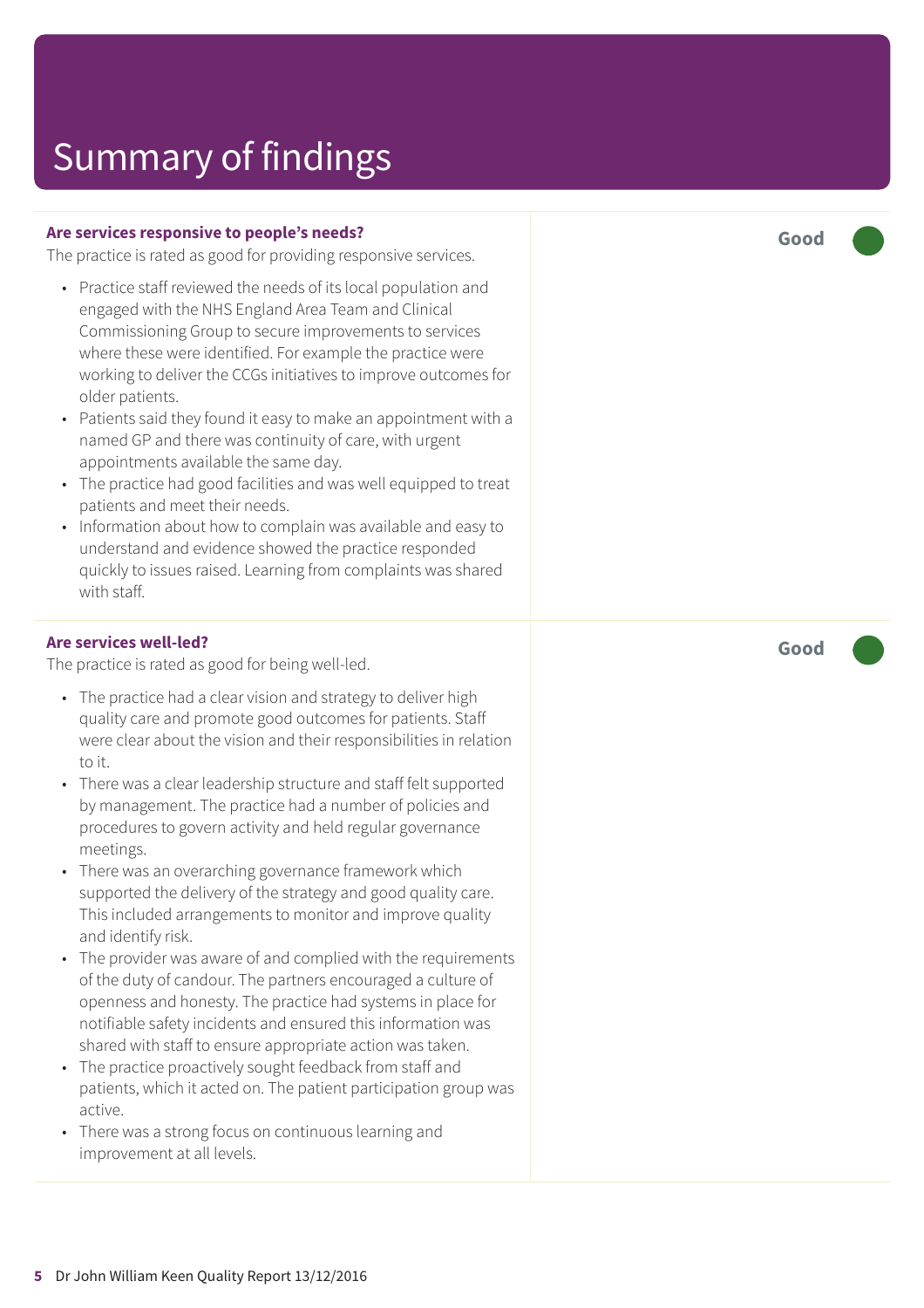### The six population groups and what we found

We always inspect the quality of care for these six population groups.

#### **Older people**

The practice is rated as good for the care of older people.

- The practice offered proactive, personalised care to meet the needs of the older people in its population.
- The practice was responsive to the needs of older people, and offered home visits and urgent appointments for those with enhanced needs.

#### **People with long term conditions**

The practice is rated as good for the care of people with long-term conditions.

- Nursing staff had lead roles in chronic disease management and patients at risk of hospital admission were identified as a priority for support from the nurses.
- Performance for patients with diabetes, on the register, in whom the last blood test was 62 mmol/mol or less in the preceding 12 months, was comparable to the national average (practice 72%; national 78%). However the practices clinical exception reporting was higher than the CCG and the national averges.The practice were not aware of this and reassured us they would verify their reporting system and take appropriate action if required.
- Longer appointments and home visits were available when needed.
- All these patients had a named GP and a structured annual review to check their health and medicines needs were being met. For those patients with the most complex needs, the named GP worked with relevant health and care professionals to deliver a multidisciplinary package of care.

#### **Families, children and young people**

The practice is rated as good for the care of families, children and young people.

• There were systems in place to identify and follow up children living in disadvantaged circumstances and who were at risk, for example, children and young people who had a high number of A&E attendances. Immunisation rates were relatively high for all standard childhood immunisations.

**Good –––**

**Good –––**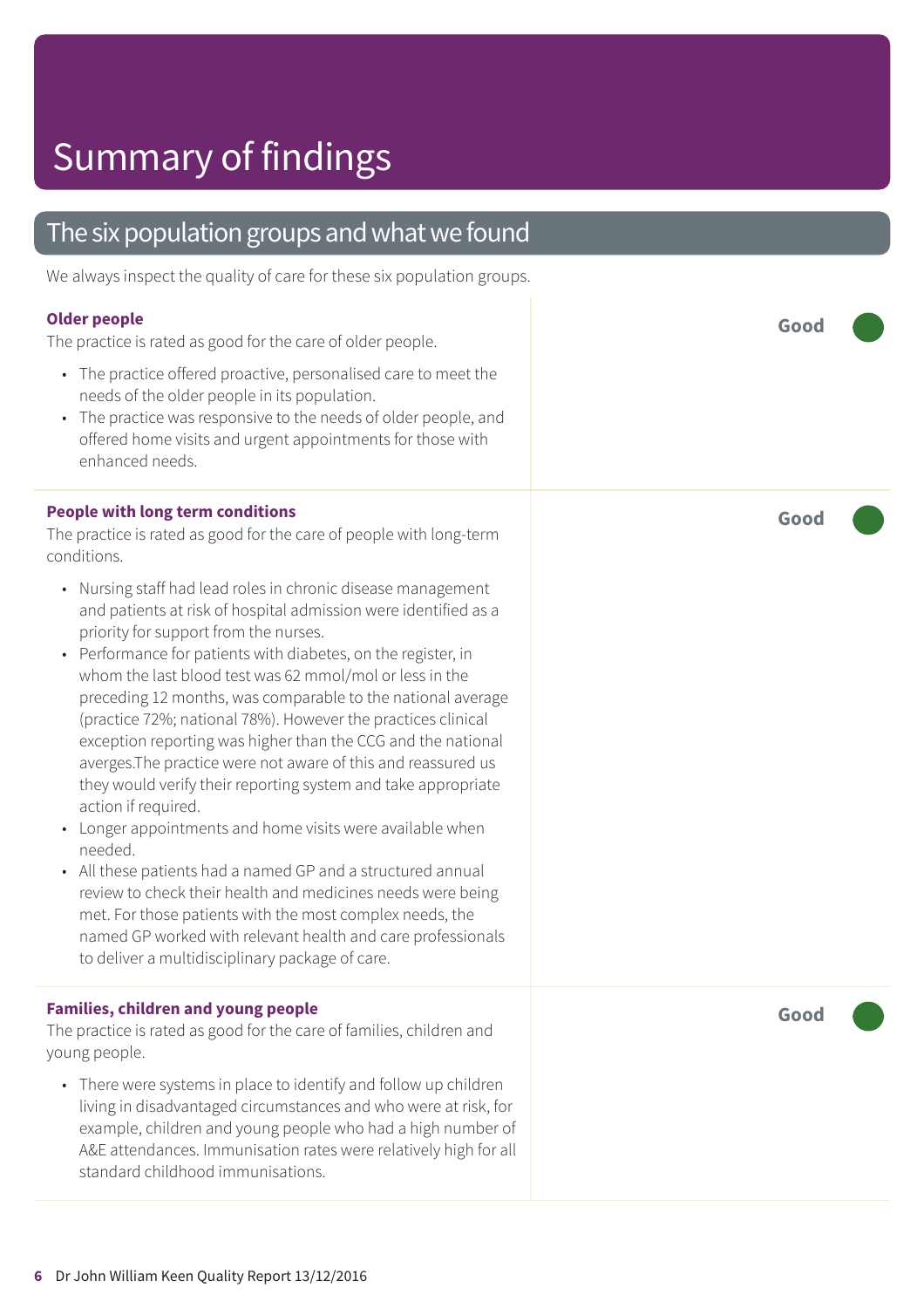- Patients told us that children and young people were treated in an age-appropriate way and were recognised as individuals, and we saw evidence to confirm this.
- The practice's uptake for the cervical screening programme was 83%, which was comparable to the CCG average of 78% and the national average of 82%.
- Appointments were available outside of school hours and the premises were suitable for children and babies.
- We saw positive examples of joint working with midwives, health visitors and school nurses.
- The practice offered parent craft classes for parents free of charge. The purpose of these were to help and guide expectant parents.

#### **Working age people (including those recently retired and students)**

The practice is rated as good for the care of working-age people (including those recently retired and students).

- The needs of the working age population, those recently retired and students had been identified and the practice had adjusted the services it offered to ensure these were accessible, flexible and offered continuity of care.
- The practice was proactive in offering online services as well as a full range of health promotion and screening that reflects the needs for this age group.

#### **People whose circumstances may make them vulnerable**

The practice is rated as good for the care of people whose circumstances may make them vulnerable.

- The practice held a register of patients living in vulnerable circumstances including homeless people, travellers and those with a learning disability.
- The practice offered longer appointments for patients with a learning disability.
- The practice regularly worked with other health care professionals in the case management of vulnerable patients.
- The practice informed vulnerable patients about how to access various support groups and voluntary organisations.
- Staff knew how to recognise signs of abuse in vulnerable adults and children. Staff were aware of their responsibilities regarding information sharing, documentation of safeguarding concerns and how to contact relevant agencies in normal working hours and out of hours.

**Good –––**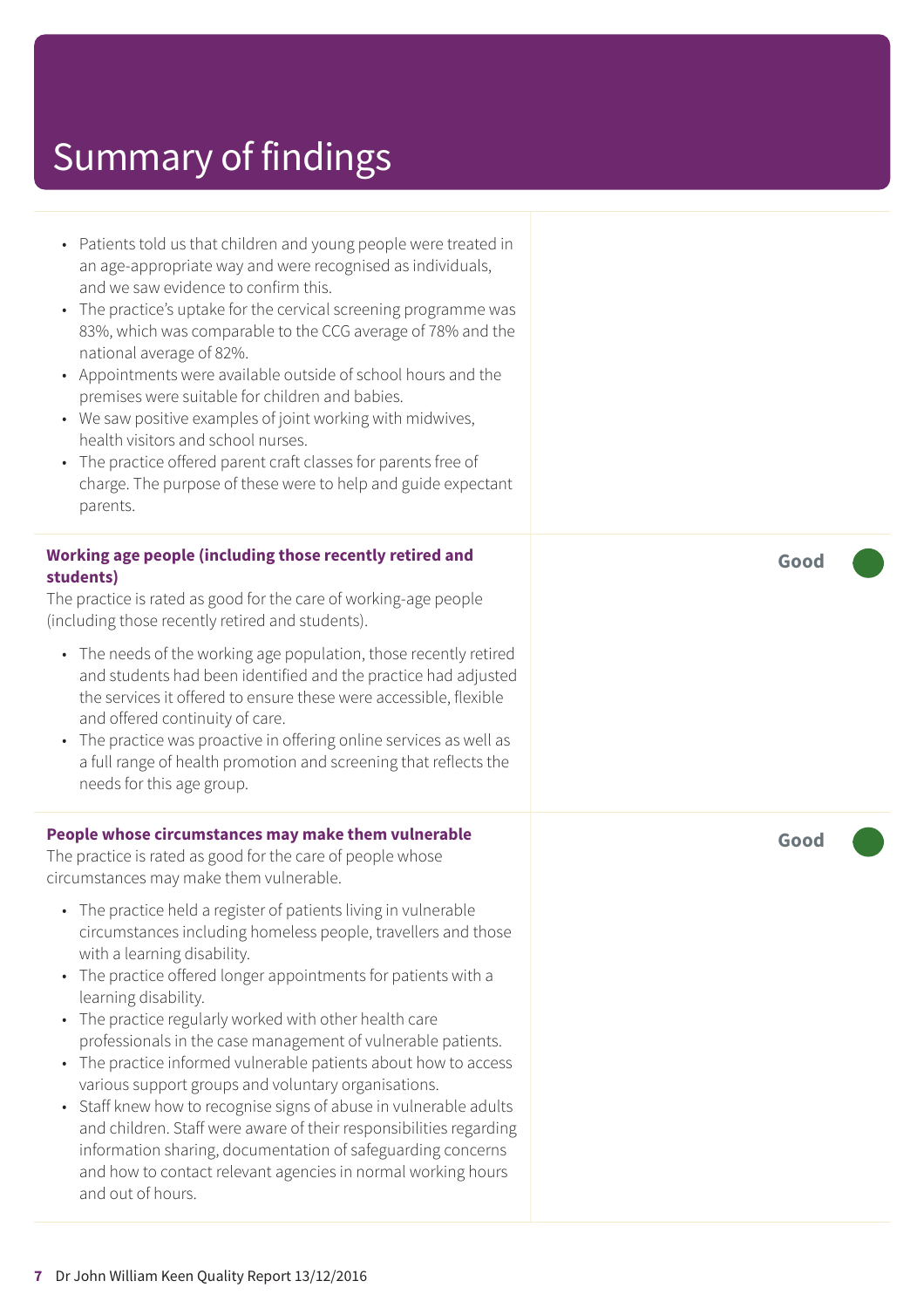#### **People experiencing poor mental health (including people with dementia)**

The practice is rated as good for the care of people experiencing poor mental health (including people with dementia).

- 75% of patients diagnosed with dementia who had their care reviewed in a face to face meeting in the last 12 months, which was comparable to the national average. The practice had sixty three patients who were eligible for the screening.
- The practice regularly worked with multi-disciplinary teams in the case management of patients experiencing poor mental health, including those with dementia.
- The practice carried out advance care planning for patients with dementia.
- The practice had told patients experiencing poor mental health about how to access various support groups and voluntary organisations.
- The practice had a system in place to follow up patients who had attended accident and emergency where they may have been experiencing poor mental health.
- Staff had a good understanding of how to support patients with mental health needs and dementia.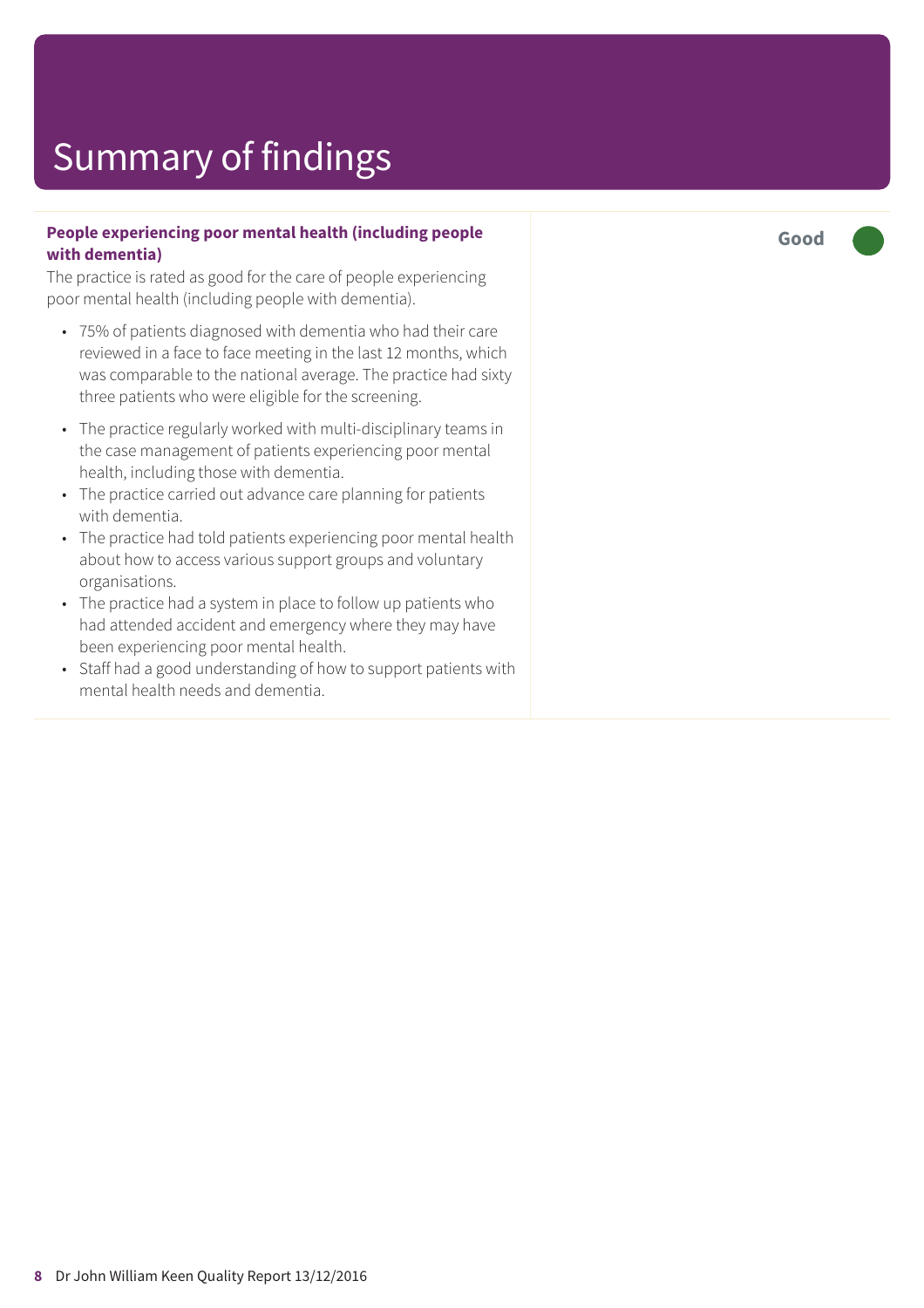### What people who use the service say

The national GP patient survey results were published in July 2016 for the most recent data. The results showed the practice was performing in line with local and national averages. Two hundred and ninety survey forms were distributed and 113 were returned. This represented 39% of the survey group and 3% of the practice list size.

- 93% of patients found it easy to get through to this practice by phone compared to the national average of 73%.
- 69% of patients were able to get an appointment to see or speak to someone the last time they tried compared to the national average of 76%.
- 88% of patients described the overall experience of this GP practice as good compared to the national average of 85%.

• 83% of patients said they would recommend this GP practice to someone who has just moved to the local area compared to the national average of 79%.

As part of our inspection we also asked for CQC comment cards to be completed by patients prior to our inspection. We received 30 comment cards which were all positive about the standard of care received. Patients reported that staff at the practice were always attentive to their needs and they felt well cared for by all staff at the practice. However two comments cards gave negative feedback around the delay in accessing GP appointments and delays on being seen for appointments once at the practice.

We spoke with four patients during the inspection. All patients said they were satisfied with the care they received and thought staff were approachable, committed and caring and paid attention to detail which they found to be very useful.

### Areas forimprovement

#### **Action the service SHOULD take to improve**

The areas where the provider should make improvement are:

- Consider ways to reduce the clinical exception reporting rate to bring in line with local and national averages.
- Review and improve the process of identifying patients who are carers.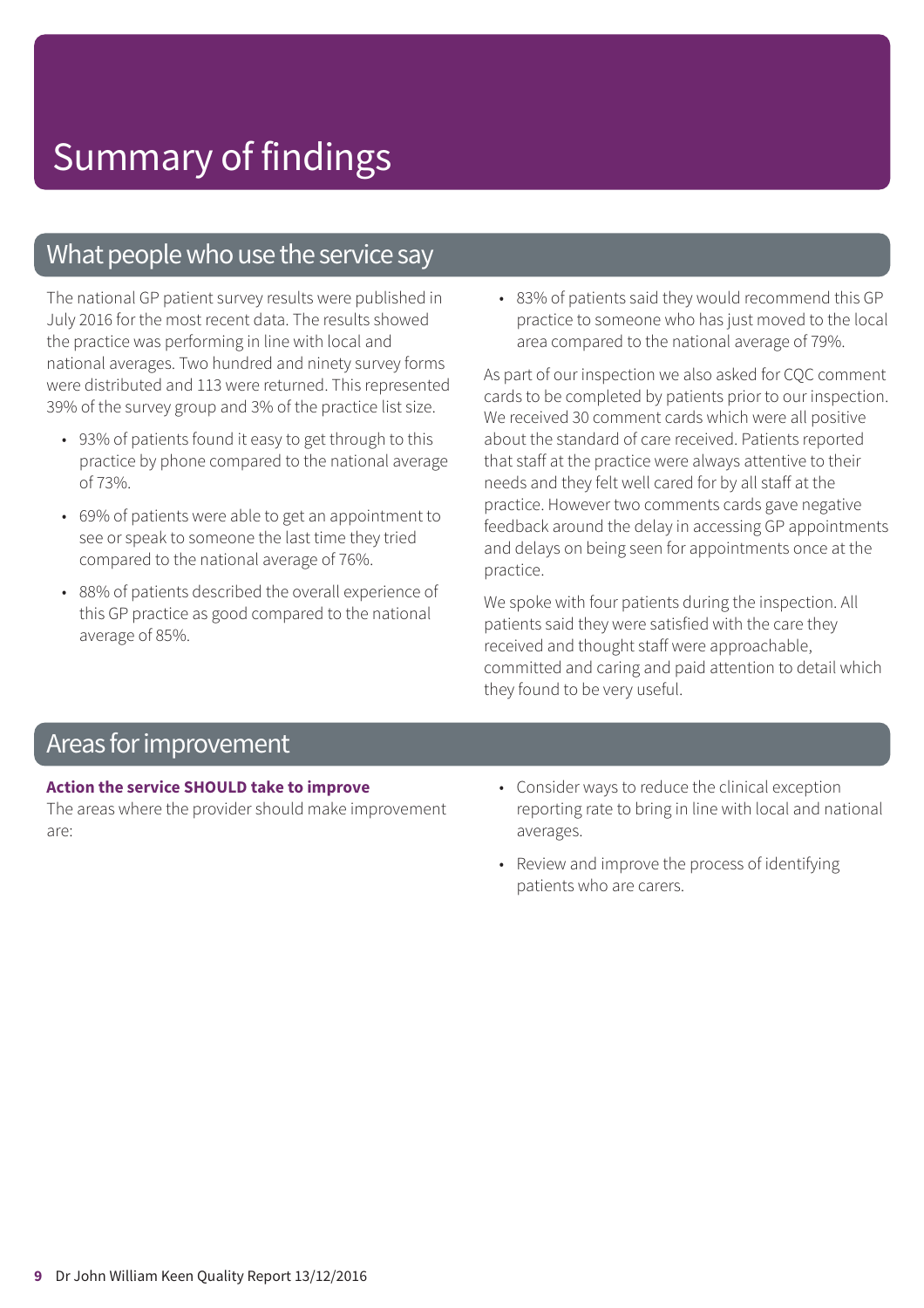

# Dr John William Keen **Detailed findings**

### Our inspection team

### **Our inspection team was led by:**

Our inspection team was led by a CQC Lead Inspector**.** The team included a GP specialist adviser.

### Background to Dr John William Keen

The Bedford Park Surgery is located in Acton in the London Borough of Ealing. The practice provides a general practice service to around 3,500 patients.

The practice is registered as a sole provider with the Care Quality Commission (CQC) to provide the regulated activities of: treatment of disease, disorder or injury; diagnostic and screening procedures; family planning services and maternity and midwifery services.

The practice has a General Medical Services (GMS) contract and provides a full range of essential, additional and enhanced services including maternity services, child and adult immunisations, family planning and sexual health services.

The practice has one male GP partner and two salaried GPs working a total of eleven sessions amongst them. The practice has a full time practice manager; the rest of the practice team consists of one part time practice nurse; a full time practice manager; a part time phlebotomist and three administrative staff consisting of medical secretaries, reception staff, clerks and a typist.

The practice is open five days a week from 8am-6:30pm on Mondays to Fridays. The practice offers extended hours on Thursday until 8pm. Consultation times are 8:30am until 12:30pm and 3pm until 6pm.

When the practice is closed, the telephone answering service directs patients to contact the out of hours provider.

### Why we carried out this inspection

We carried out a comprehensive inspection of this service under Section 60 of the Health and Social Care Act 2008 as part of our regulatory functions. The inspection was planned to check whether the provider is meeting the legal requirements and regulations associated with the Health and Social Care Act 2008, to look at the overall quality of the service, and to provide a rating for the service under the Care Act 2014.

The practice had not been inspected before.

### How we carried out this inspection

Before visiting, we reviewed a range of information we hold about the practice and asked other organisations to share what they knew. We carried out an announced visit on 1 November 2016. During our visit we:

- Spoke with a range of staff (including the administration staff, GPs, nurse, practice manager and spoke with patients who used the service.
- Observed how patients were being cared for and talked with carers and/or family members
- Reviewed an anonymised sample of the personal care or treatment records of patients.
- Reviewed comment cards where patients and members of the public shared their views and experiences of the service.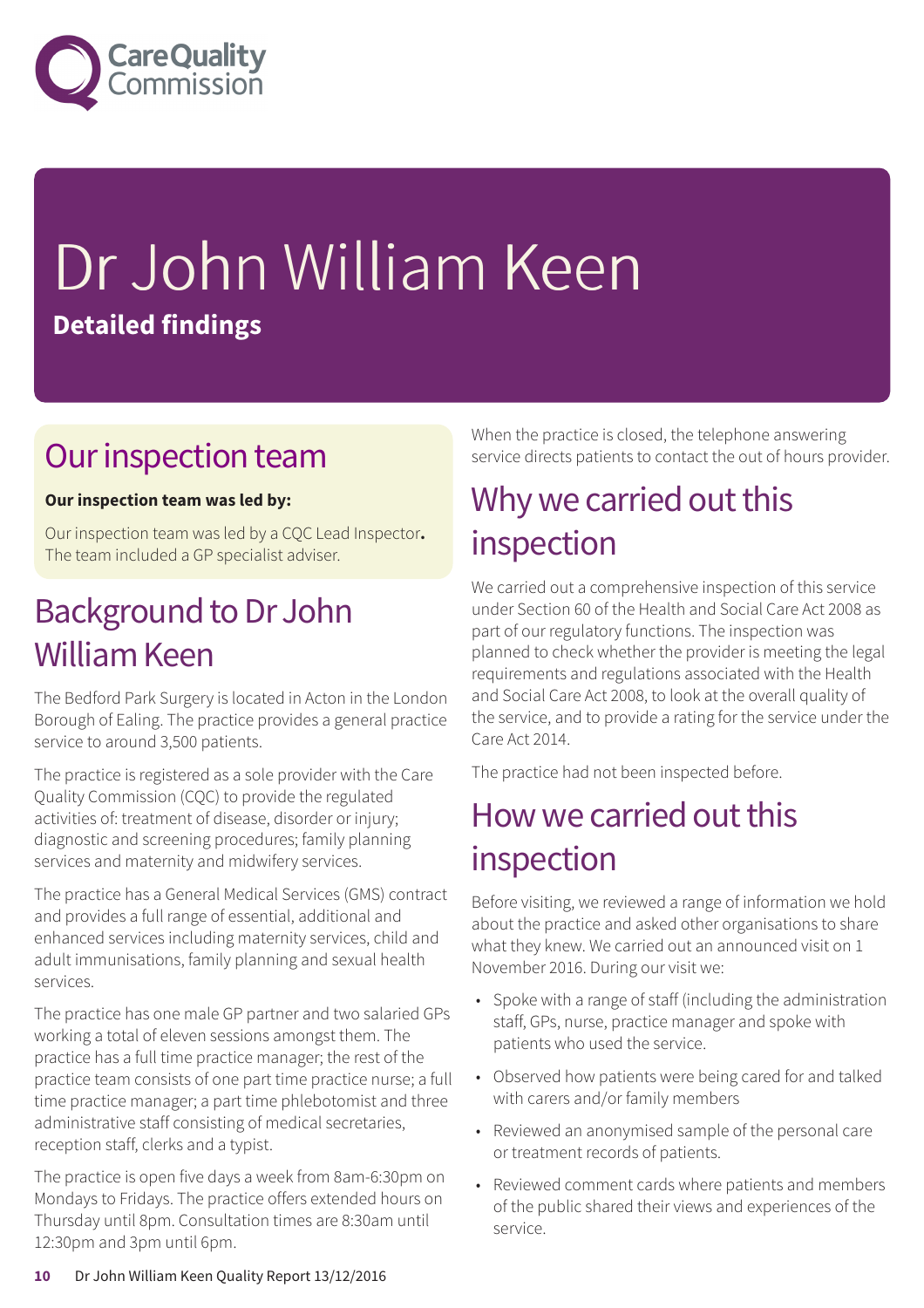# Detailed findings

To get to the heart of patients' experiences of care and treatment, we always ask the following five questions:

- Is it safe?
- Is it effective?
- Is it caring?
- Is it responsive to people's needs?
- Is it well-led?

We also looked at how well services were provided for specific groups of people and what good care looked like for them. The population groups are:

- Older people
- People with long-term conditions
- Families, children and young people
- Working age people (including those recently retired and students)
- People whose circumstances may make them vulnerable
- People experiencing poor mental health (including people with dementia).

Please note that when referring to information throughout this report, for example any reference to the Quality and Outcomes Framework data, this relates to the most recent information available to the CQC at that time.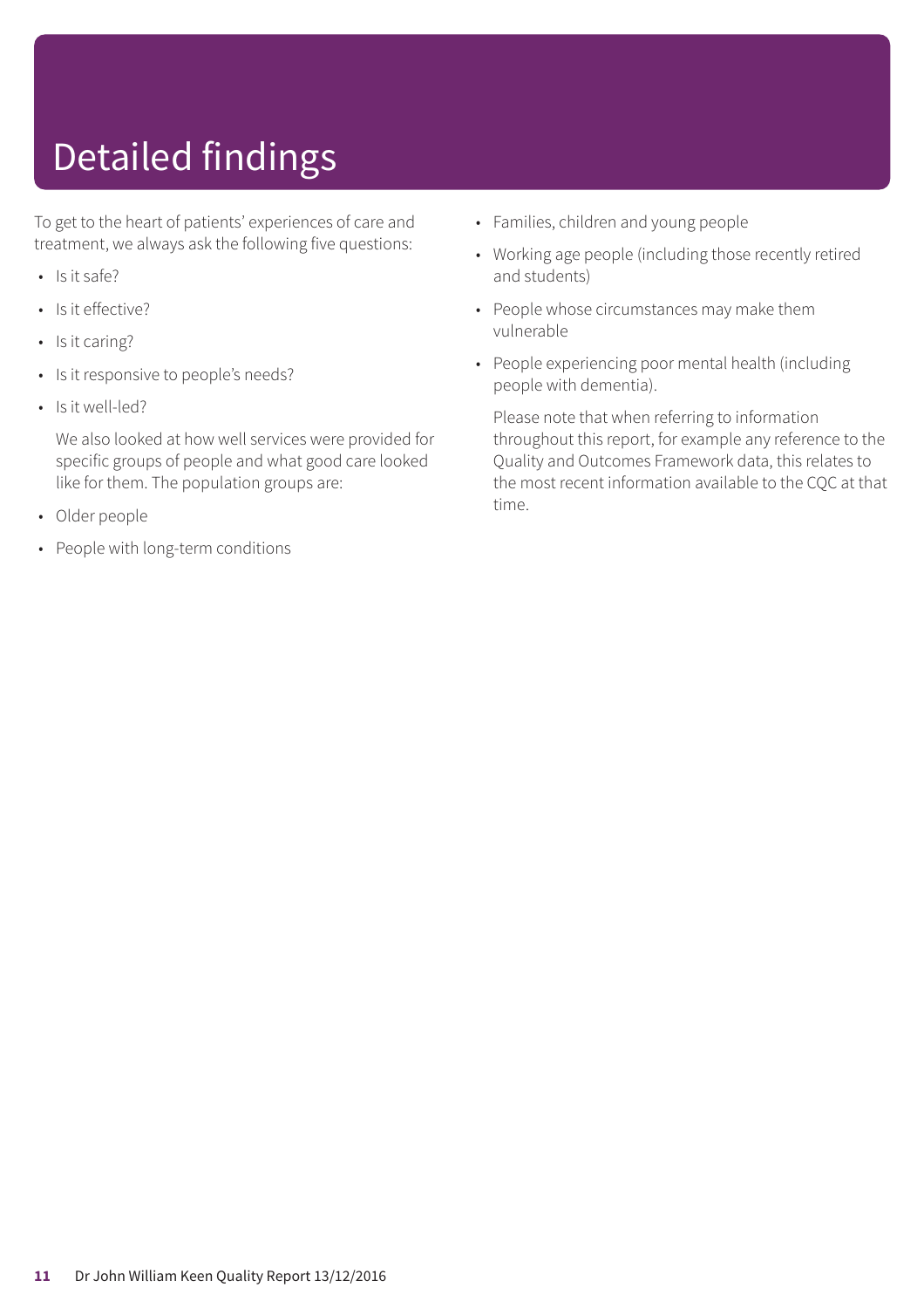# Are services safe?

### **Our findings**

### **Safe track record and learning**

There was an effective system in place for reporting and recording significant events.

- Staff told us they would inform the practice manager of any incidents and there was a recording form available on the practice's computer system. The incident recording form supported the recording of notifiable incidents under the duty of candour. (The duty of candour is a set of specific legal requirements that providers of services must follow when things go wrong with care and treatment).
- We saw evidence that when things went wrong with care and treatment, patients were informed of the incident, received reasonable support, truthful information, a written apology and were told about any actions to improve processes to prevent the same thing happening again.
- The practice carried out a thorough analysis of the significant events.

We reviewed safety records, incident reports, patient safety alerts and minutes of meetings where these were discussed. We saw evidence that lessons were shared and action was taken to improve safety in the practice. For example, the practice reviewed their process of following up patients on high risk medicines to ensure they had the necessary checks completed prior to prescriptions being re-issued.

#### **Overview of safety systems and processes**

The practice had clearly defined and embedded systems, processes and practices in place to keep patients safe and safeguarded from abuse, which included:

• Arrangements were in place to safeguard children and vulnerable adults from abuse. These arrangements reflected relevant legislation and local requirements. Policies were accessible to all staff. The policies clearly outlined who to contact for further guidance if staff had concerns about a patient's welfare. There was a lead member of staff for safeguarding. The GPs attended safeguarding meetings when possible and always provided reports where necessary for other agencies. Staff demonstrated they understood their

responsibilities and all had received training on safeguarding children and vulnerable adults relevant to their role. GPs and nurses were trained to child protection or child safeguarding level 3 and all other non-clinical staff to level 1.

- A notice in the waiting room advised patients that chaperones were available if required. All staff who acted as chaperones were trained for the role and had received a Disclosure and Barring Service (DBS) check. (DBS checks identify whether a person has a criminal record or is on an official list of people barred from working in roles where they may have contact with children or adults who may be vulnerable).
- The practice maintained appropriate standards of cleanliness and hygiene. We observed the premises to be clean and tidy. The practice nurse was the infection control clinical lead who liaised with the local infection prevention teams to keep up to date with best practice. There was an infection control protocol in place and staff had received up to date training. Annual infection control audits were undertaken and we saw evidence that action was taken to address any improvements identified as a result.
- The arrangements for managing medicines, including emergency medicines and vaccines, in the practice kept patients safe (including obtaining, prescribing, recording, handling, storing, security and disposal). Processes were in place for handling repeat prescriptions which included the review of high risk medicines. The practice carried out regular medicines audits, with the support of the local CCG pharmacy teams, to ensure prescribing was in line with best practice guidelines for safe prescribing. Blank prescription forms and pads were securely stored and there were systems in place to monitor their use. One of the nurses had qualified as an Independent Prescriber and could therefore prescribe medicines for specific clinical conditions.Patient Group Directions had been adopted by the practice to allow nurses to administer medicines in line with legislation. (PGDs are written instructions for the supply or administration of medicines to groups of patients who may not be individually identified before presentation for treatment)
- We reviewed five personnel files and found appropriate recruitment checks had been undertaken prior to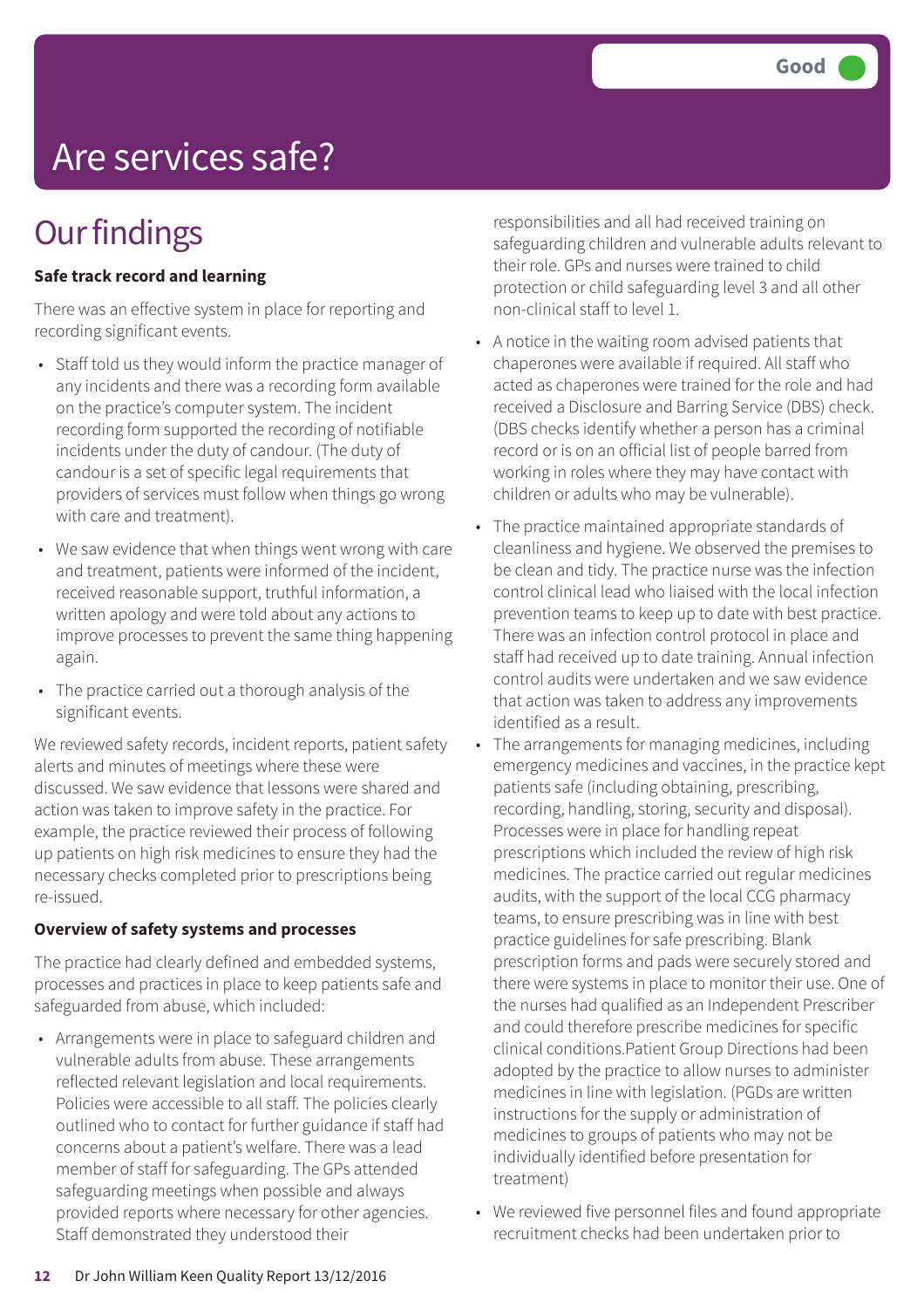### Are services safe?

employment. For example, proof of identification, references, qualifications, registration with the appropriate professional body and the appropriate checks through the Disclosure and Barring Service.

#### **Monitoring risks to patients**

Risks to patients were assessed and well managed.

- There were procedures in place for monitoring and managing risks to patient and staff safety. There was a health and safety policy available with a poster in the reception office which identified local health and safety representatives. The practice had up to date fire risk assessments and carried out regular fire drills. All electrical equipment was checked to ensure the equipment was safe to use and clinical equipment was checked to ensure it was working properly. The practice had a variety of other risk assessments in place to monitor safety of the premises such as control of substances hazardous to health and infection control and legionella (Legionella is a term for a particular bacterium which can contaminate water systems in buildings).
- Arrangements were in place for planning and monitoring the number of staff and mix of staff needed to meet patients' needs. There was a rota system in place for all the different staffing groups to ensure enough staff were on duty.

#### **Arrangements to deal with emergencies and major incidents**

The practice had adequate arrangements in place to respond to emergencies and major incidents.

- There was an instant messaging system on the computers in all the consultation and treatment rooms which alerted staff to any emergency.
- All staff received annual basic life support training and there were emergency medicines available in the treatment room.
- The practice had a defibrillator available on the premises and oxygen with adult and children's masks. A first aid kit and accident book were available.
- Emergency medicines were easily accessible to staff in a secure area of the practice and all staff knew of their location. All the medicines we checked were in date and stored securely.
- The practice had a comprehensive business continuity plan in place for major incidents such as power failure or building damage. The plan included emergency contact numbers for staff.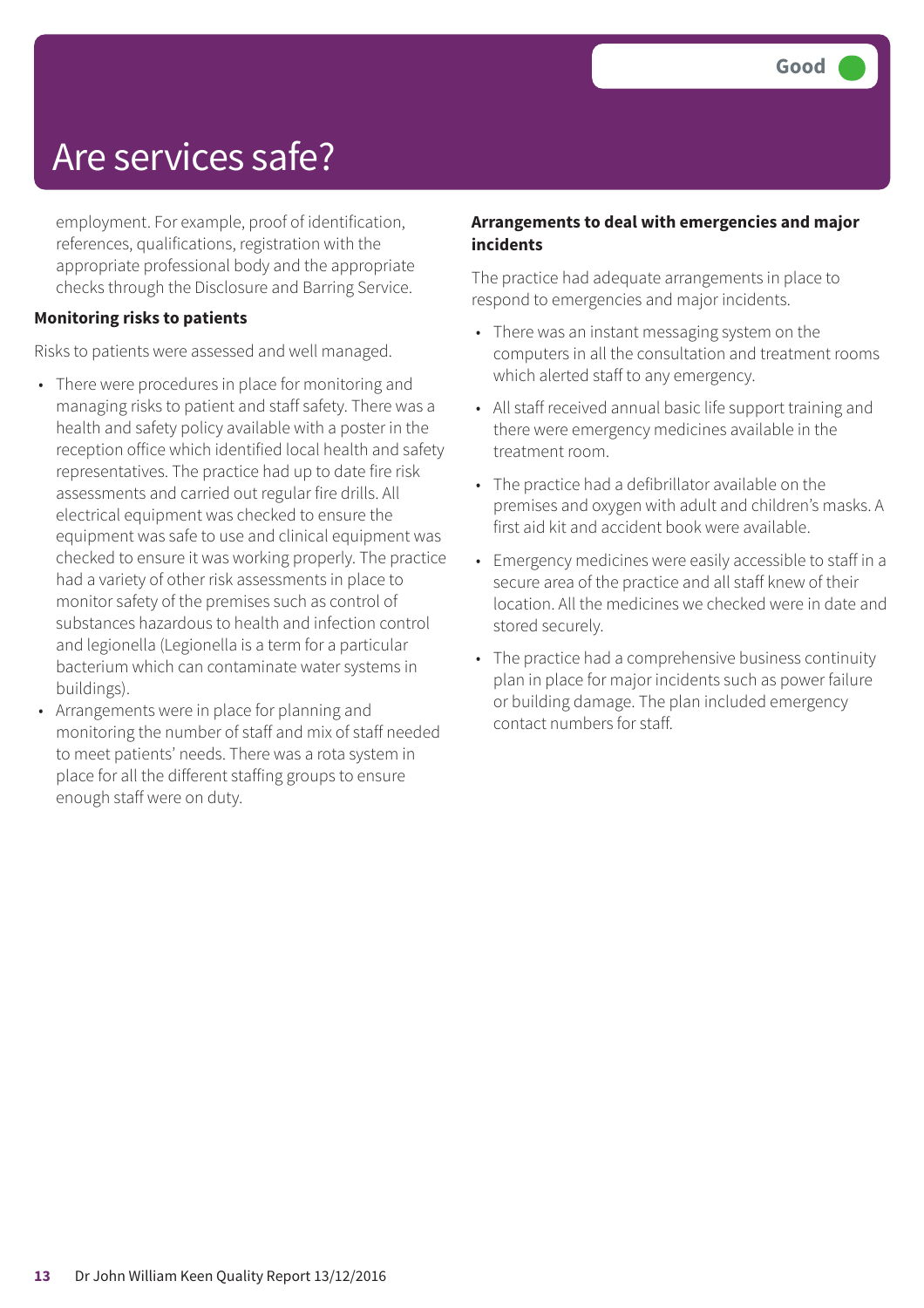### Are services effective?

(for example, treatment is effective)

### **Our findings**

### **Effective needs assessment**

The practice assessed needs and delivered care in line with relevant and current evidence based guidance and standards, including National Institute for Health and Care Excellence (NICE) best practice guidelines.

- The practice had systems in place to keep all clinical staff up to date. Staff had access to guidelines from NICE and used this information to deliver care and treatment that met patients' needs.
- The practice monitored that these guidelines were followed through risk assessments, audits and random sample checks of patient records.

#### **Management, monitoring and improving outcomes for people**

The practice used the information collected for the Quality and Outcomes Framework (QOF) and performance against national screening programmes to monitor outcomes for patients. (QOF is a system intended to improve the quality of general practice and reward good practice). The most recent published results were 99% of the total number of points available. This was above the CCG and national averages of 95% respectively. However our CQC intelligence monitoring and the 2015/16 unvalidated data showed that the practice had a high clinical exception reporting rate. The practice were not aware of this and reassured us they would verify their reporting system and take appropriate action if required.

Data from 2015/16 showed:

- Performance for patients with diabetes, on the register, in whom the last blood test was 64 mmol/mol or less in the preceding 12 months, was comparable to the national average (practice 72%; national 78%).
- The percentage of patients with diabetes, on the register, in whom the last blood pressure reading (measured in the preceding 12 months) is 140/80 mmHg or less (01/04/2014 to 31/03/2015) was comparable to the national average (practice 69%; national 78%).

There was evidence of quality improvement including clinical audit.

- There had been three clinical audits completed in the last two years, two of these were completed audits where the improvements made were implemented and monitored.
- The practice participated in local audits, national benchmarking, accreditation, peer review and research. The senior partner worked with the ethics committee and was involved in research. Though this was separate to the practice, they shared findings with colleagues.

Findings were used by the practice to improve services. For example, recent action taken as a result included an audit of Quinolone and cephalosporin antibiotic prescribing. The practice audited the prescribing of these medicines and compared the appropriateness to Health Protection Agency guidelines. The aim was to achieve the CCG average of 8%. During the first cycle the practice found that they had a total of 18 patients who were on the medicines. Following this the practice made some improvements and the second cycle found that there had been a significant reduction in prescribing and they had achieved their target as only six patients were on the medicines.

#### **Effective staffing**

Staff had the skills, knowledge and experience to deliver effective care and treatment.

- The practice had an induction programme for all newly appointed staff. This covered such topics as safeguarding, infection prevention and control, fire safety, health and safety and confidentiality.
- The practice could demonstrate how they ensured role-specific training and updating for relevant staff. For example, for those reviewing patients with long-term conditions.
- Staff administering vaccines and taking samples for the cervical screening programme had received specific training which had included an assessment of competence. Staff who administered vaccines could demonstrate how they stayed up to date with changes to the immunisation programmes, for example by access to on line resources and discussion at practice meetings.
- The learning needs of staff were identified through a system of appraisals, meetings and reviews of practice development needs. Staff had access to appropriate training to meet their learning needs and to cover the scope of their work. This included ongoing support,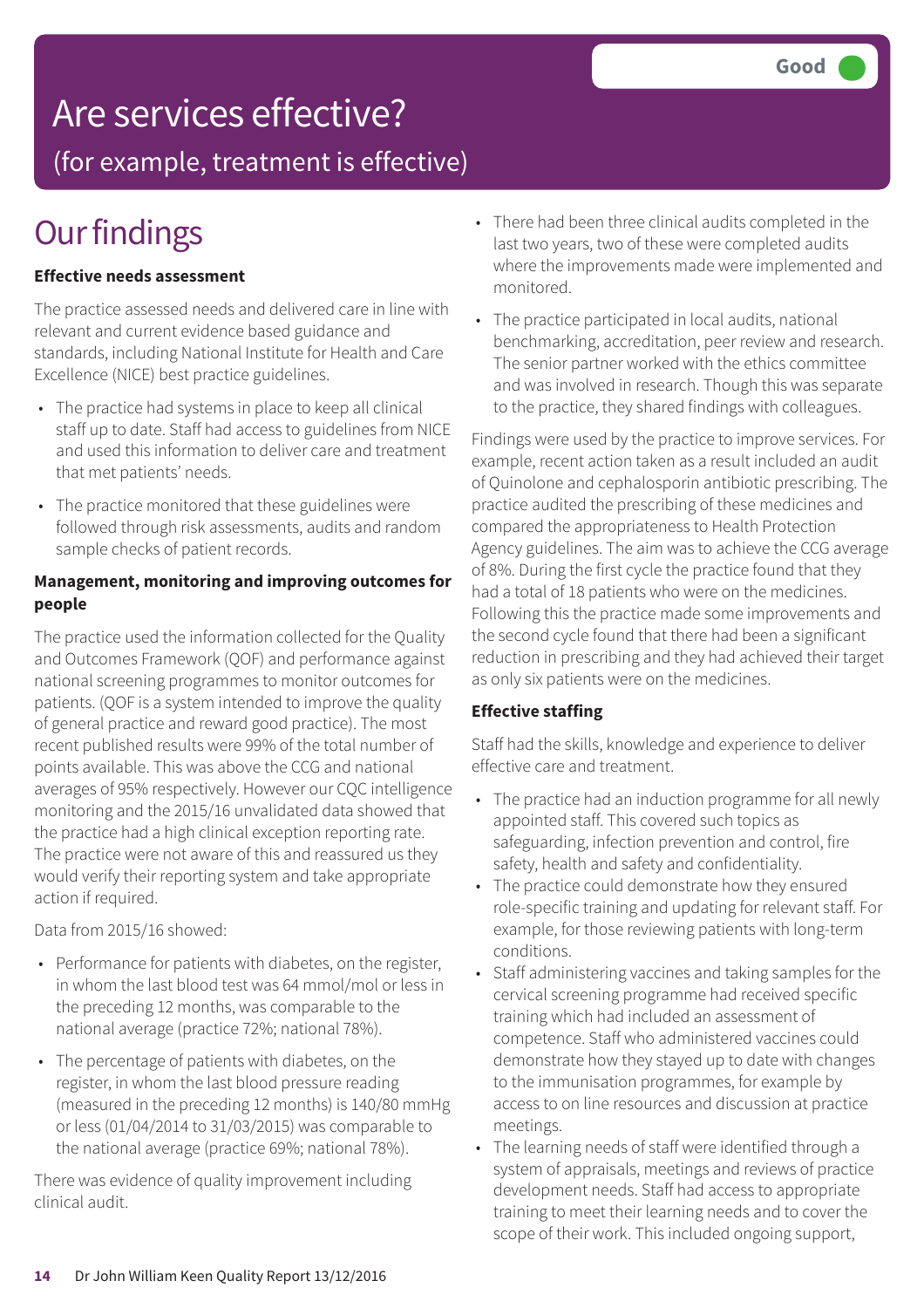### Are services effective?

### (for example, treatment is effective)

one-to-one meetings, coaching and mentoring, clinical supervision and facilitation and support for revalidating GPs. All staff had received an appraisal within the last 12 months.

• Staff received training that included: safeguarding, fire safety awareness, and basic life support and information governance. Staff had access to and made use of e-learning training modules and in-house training.

#### **Coordinating patient care and information sharing**

The information needed to plan and deliver care and treatment was available to relevant staff in a timely and accessible way through the practice's patient record system and their intranet system.

- This included care and risk assessments, care plans, medical records and investigation and test results.
- The practice shared relevant information with other services in a timely way, for example when referring patients to other services.

Staff worked together and with other health and social care professionals to understand and meet the range and complexity of patients' needs and to assess and plan ongoing care and treatment. This included when patients moved between services, including when they were referred, or after they were discharged from hospital. Meetings took place with other health care professionals on a monthly basis when care plans were routinely reviewed and updated for patients with complex needs.

#### **Consent to care and treatment**

Staff sought patients' consent to care and treatment in line with legislation and guidance.

- < >taff understood the relevant consent and decision-making requirements of legislation and guidance, including the Mental Capacity Act 2005. When providing care and treatment for children and young people, staff carried out assessments of capacity to consent in line with relevant guidance.
- Where a patient's mental capacity to consent to care or treatment was unclear the GP or practice nurse assessed the patient's capacity and, recorded the outcome of the assessment.

• The process for seeking consent was monitored through patient records audits.

### **Supporting patients to live healthier lives**

The practice identified patients who may be in need of extra support. For example:

- Patients receiving end of life care, carers, those at risk of developing a long-term condition and those requiring advice on their diet, smoking and alcohol cessation. Patients were signposted to the relevant service.
- A dietician was available on the premises and smoking cessation advice was available from a local support group.

The practice's uptake for the cervical screening programme was 83%, which was comparable to the CCG average of 78% and the national average of 82%. There was a policy to offer telephone reminders for patients who did not attend for their cervical screening test. The practice demonstrated how they encouraged uptake of the screening programme by using information in different languages and for those with a learning disability and they ensured a female sample taker was available. There were failsafe systems in place to ensure results were received for all samples sent for the cervical screening programme and the practice followed up women who were referred as a result of abnormal results. The practice also encouraged its patients to attend national screening programmes for bowel and breast cancer screening.

Childhood immunisation rates for the vaccinations given were comparable to CCG/national averages. For example, childhood immunisation rates for the vaccinations given to under two year olds ranged from 80% to 97% and five year olds from 85% to 100 %.

.

Patients had access to appropriate health assessments and checks. These included health checks for new patients and NHS health checks for patients aged 40–74. Appropriate follow-ups for the outcomes of health assessments and checks were made, where abnormalities or risk factors were identified.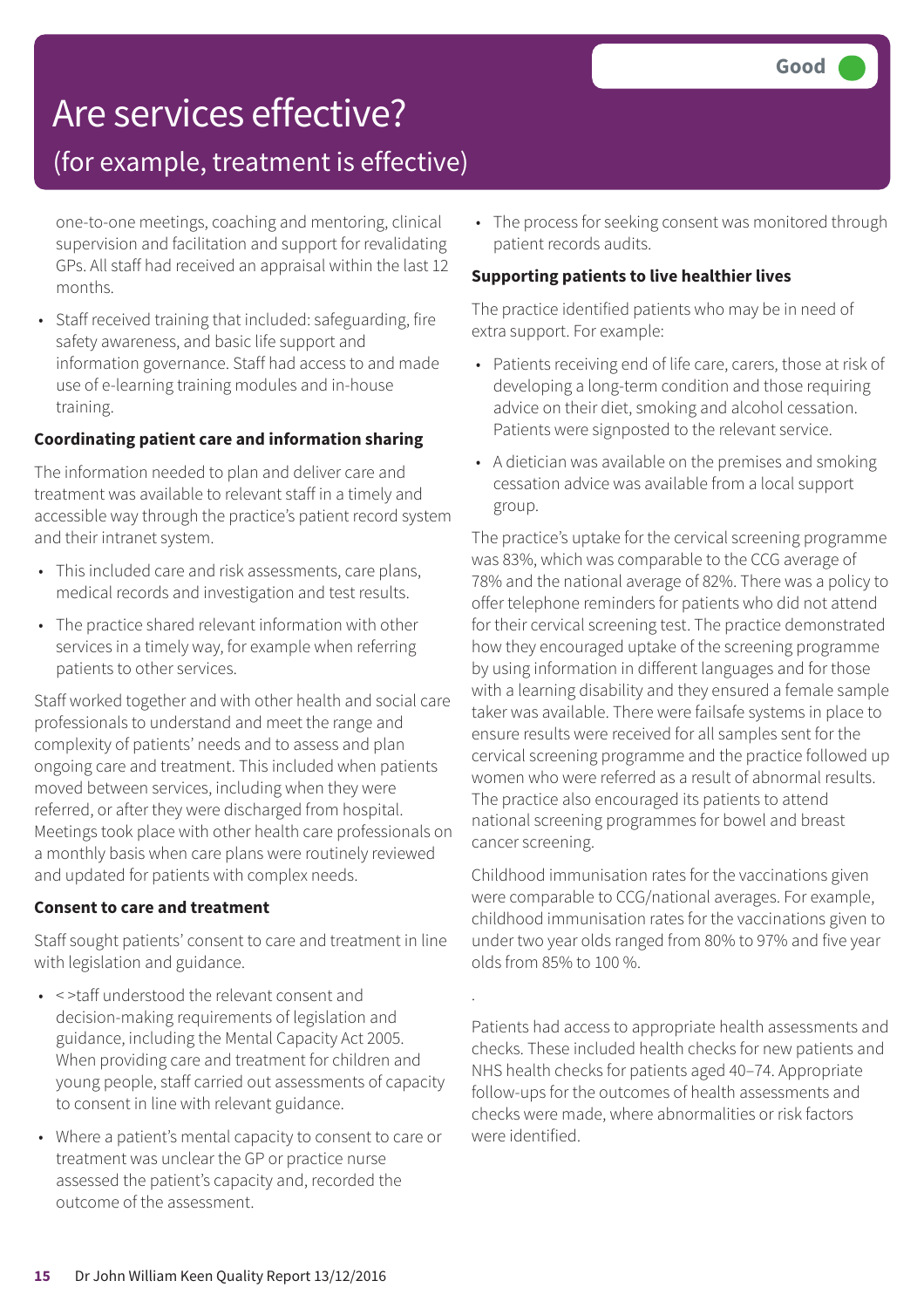# Are services caring?

### **Our findings**

### **Kindness, dignity, respect and compassion**

We observed members of staff were courteous and very helpful to patients and treated them with dignity and respect.

- Curtains were provided in consulting rooms to maintain patients' privacy and dignity during examinations, investigations and treatments.
- We noted that consultation and treatment room doors were closed during consultations; conversations taking place in these rooms could not be overheard.
- Reception staff knew when patients wanted to discuss sensitive issues or appeared distressed they could offer them a private room to discuss their needs.

All of the 30 patient Care Quality Commission comment cards we received were positive about the service experienced. Patients said they felt the practice offered an excellent service and staff were helpful, caring and treated them with dignity and respect.

We spoke with four members of the patient participation group (PPG). They also told us they were satisfied with the care provided by the practice and said their dignity and privacy was respected. Comment cards highlighted that staff responded compassionately when they needed help and provided support when required.

Results from the national GP patient survey showed patients felt they were treated with compassion, dignity and respect. The practice was above average for its satisfaction scores on consultations with GPs and nurses. For example:

- 91% of patients said the GP was good at listening to them compared to the clinical commissioning group (CCG) average of 85% and the national average of 89%.
- 92% of patients said the GP gave them enough time compared to the CCG average of 81% and the national average of 87%.
- 97% of patients said they had confidence and trust in the last GP they saw compared to the CCG average of 93% and the national average of 95%.
- 86% of patients said the last GP they spoke to was good at treating them with care and concern compared to the national average of 85%.
- 86% of patients said the last nurse they spoke to was good at treating them with care and concern compared to the national average of 91%.
- 92% of patients said they found the receptionists at the practice helpful compared to the CCG average of 83% and the national average of 87%.

### **Care planning and involvement in decisions about care and treatment**

Patients told us they felt involved in decision making about the care and treatment they received. They also told us they felt listened to and supported by staff and had sufficient time during consultations to make an informed decision about the choice of treatment available to them. Patient feedback from the comment cards we received was also positive and aligned with these views. We also saw that care plans were personalised.

Results from the national GP patient survey showed patients responded positively to questions about their involvement in planning and making decisions about their care and treatment. Results were in line with local and national averages. For example:

- 82% of patients said the last GP they saw was good at explaining tests and treatments compared to the CCG average of 81% and the national average of 86%.
- 84% of patients said the last GP they saw was good at involving them in decisions about their care compared to the national average of 82%.
- 72% of patients said the last nurse they saw was good at involving them in decisions about their care compared to the national average of 85%.

The practice provided facilities to help patients be involved in decisions about their care:

- Staff told us that translation services were available for patients who did not have English as a first language. We saw notices in the reception areas informing patients this service was available.
- Information leaflets were available in easy read format.

#### **Patient and carer support to cope emotionally with care and treatment**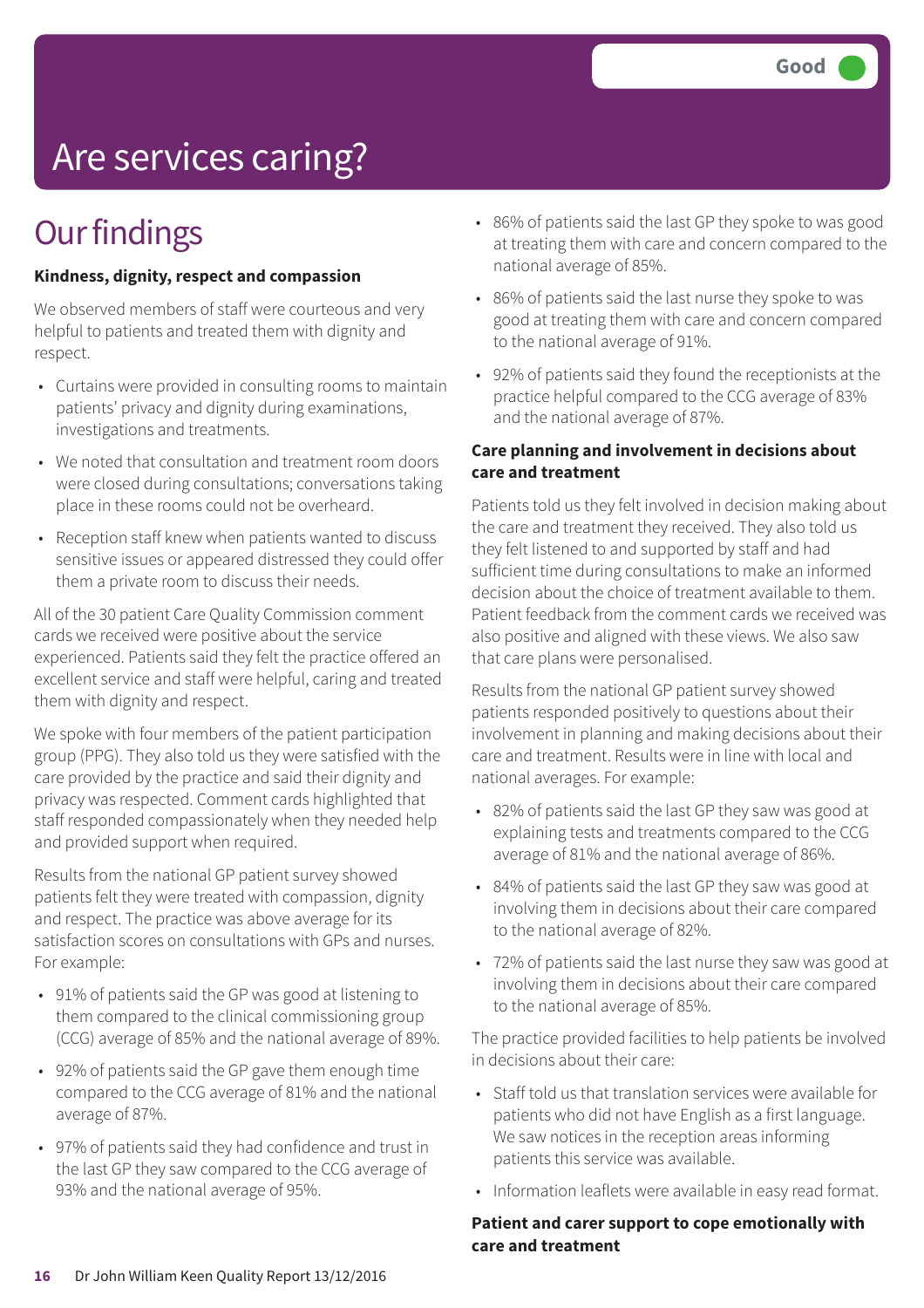### Are services caring?

Patient information leaflets and notices were available in the patient waiting area which told patients how to access a number of support groups and organisations. Information about support groups was also available on the practice website.

The practice's computer system alerted GPs if a patient was also a carer. The practice had identified 22 patients as carers (0.6% of the practice list). Written information was available to direct carers to the various avenues of support available to them. However the practice reported that most

of their patients who cared for a relative did not want to be classified as a carer. The practice were working with other partner organisations to help support awareness regarding the role of the carer.

Staff told us that if families had suffered bereavement, their usual GP contacted them or sent them a sympathy card. This call was either followed by a patient consultation at a flexible time and location to meet the family's needs and/or by giving them advice on how to find a support service.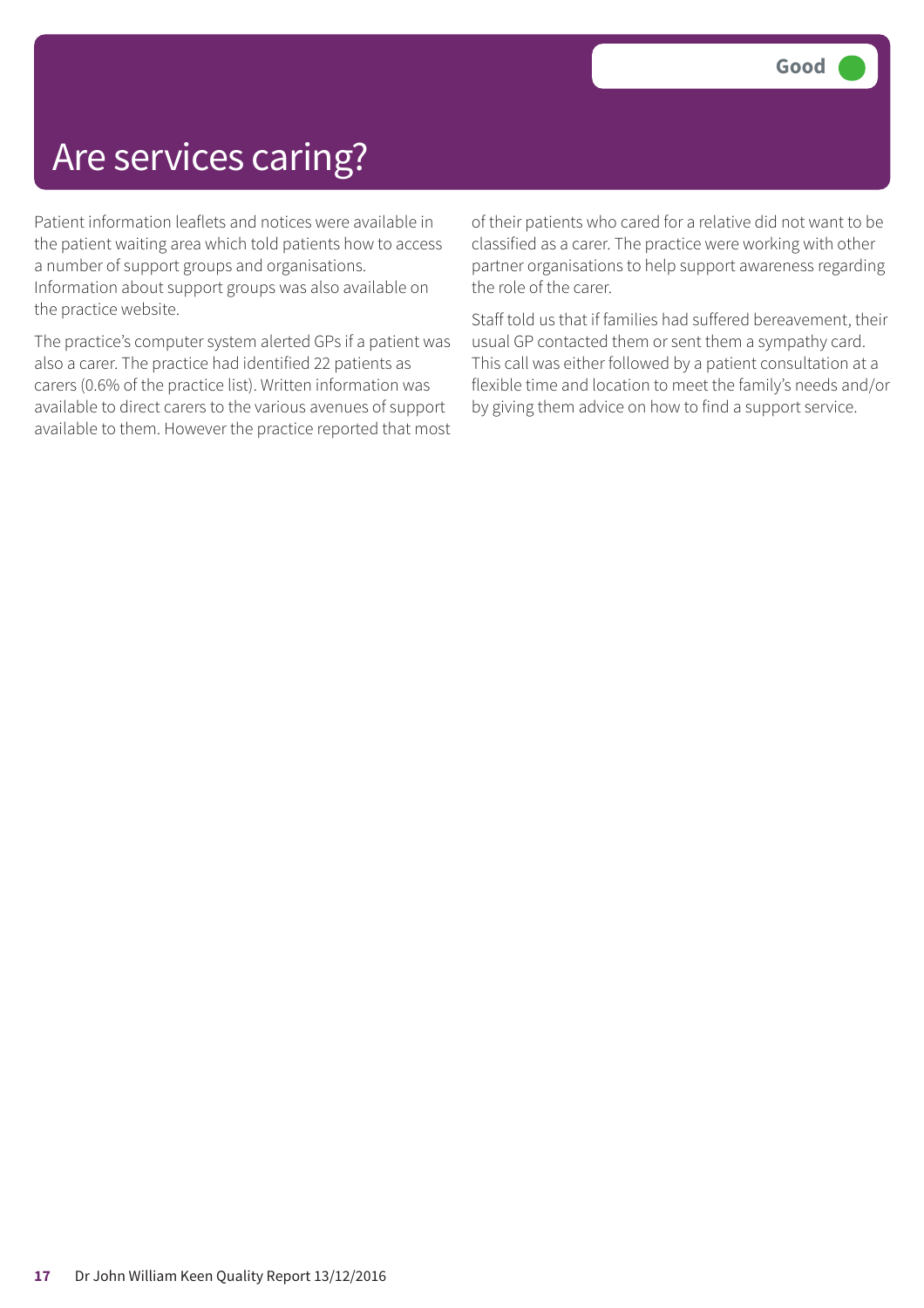# Are services responsive to people's needs?

(for example, to feedback?)

### **Our findings**

### **Responding to and meeting people's needs**

The practice reviewed the needs of its local population and engaged with the NHS England Area Team and Clinical Commissioning Group (CCG) to secure improvements to services where these were identified. For example the practice were working to deliver the CCGs initiatives to improve outcomes for older patients.

- The practice offered a late evening until 8pm on Thursdays for working patients who could not attend during normal opening hours.
- There were longer appointments available for patients with a learning disability.
- Home visits were available for older patients and patients who had clinical needs which resulted in difficulty attending the practice.
- Same day appointments were available for children and those patients with medical problems that require same day consultation.
- Patients were able to receive travel vaccinations available on the NHS. Patients were referred to other clinics for those vaccines only available privately.
- There were disabled facilities, a hearing loop and translation services available.

### **Access to the service**

The practice was currently open five days a week from 8am-6:30pm on Mondays to Fridays. The practice offered extended hours on Thursday until 8pm. On Fridays the practice also offered a walk on Friday afternoons. Consultation times are 8:30am until 12:30pm and 3pm until 6pm. In addition to pre-bookable appointments that could be booked up to six weeks in advance, urgent appointments were also available for people that needed them.

Results from the national GP patient survey showed that patient's satisfaction with how they could access care and treatment was comparable to local and national averages.

- 83% of patients were satisfied with the practice's opening hours compared to the national average of 78%.
- 94% of patients said they could get through easily to the practice by phone compared to the national average of 73%.

People told us on the day of the inspection that they were able to get appointments when they needed them.

The practice had a system in place to assess:

- whether a home visit was clinically necessary; and
- the urgency of the need for medical attention.

In cases where the urgency of need was so great that it would be inappropriate for the patient to wait for a GP home visit, alternative emergency care arrangements were made. Clinical and non-clinical staff were aware of their responsibilities when managing requests for home visits.

### **Listening and learning from concerns and complaints**

The practice had an effective system in place for handling complaints and concerns.

- Its complaints policy and procedures were in line with recognised guidance and contractual obligations for GPs in England.
- There was a designated responsible person who handled all the complaints system.
- We looked at five complaints received in the last 12 months and found these were satisfactorily handled, dealt with in a timely way, openness and transparency with dealing with the complaint.Lessons were learnt from individual concerns and complaints and also from analysis of trends and action was taken to as a result to improve the quality of care. For example, the practice had raised awareness for reception staff to ensure prescriptions are sent to pharmacies as per patient request following a complaint.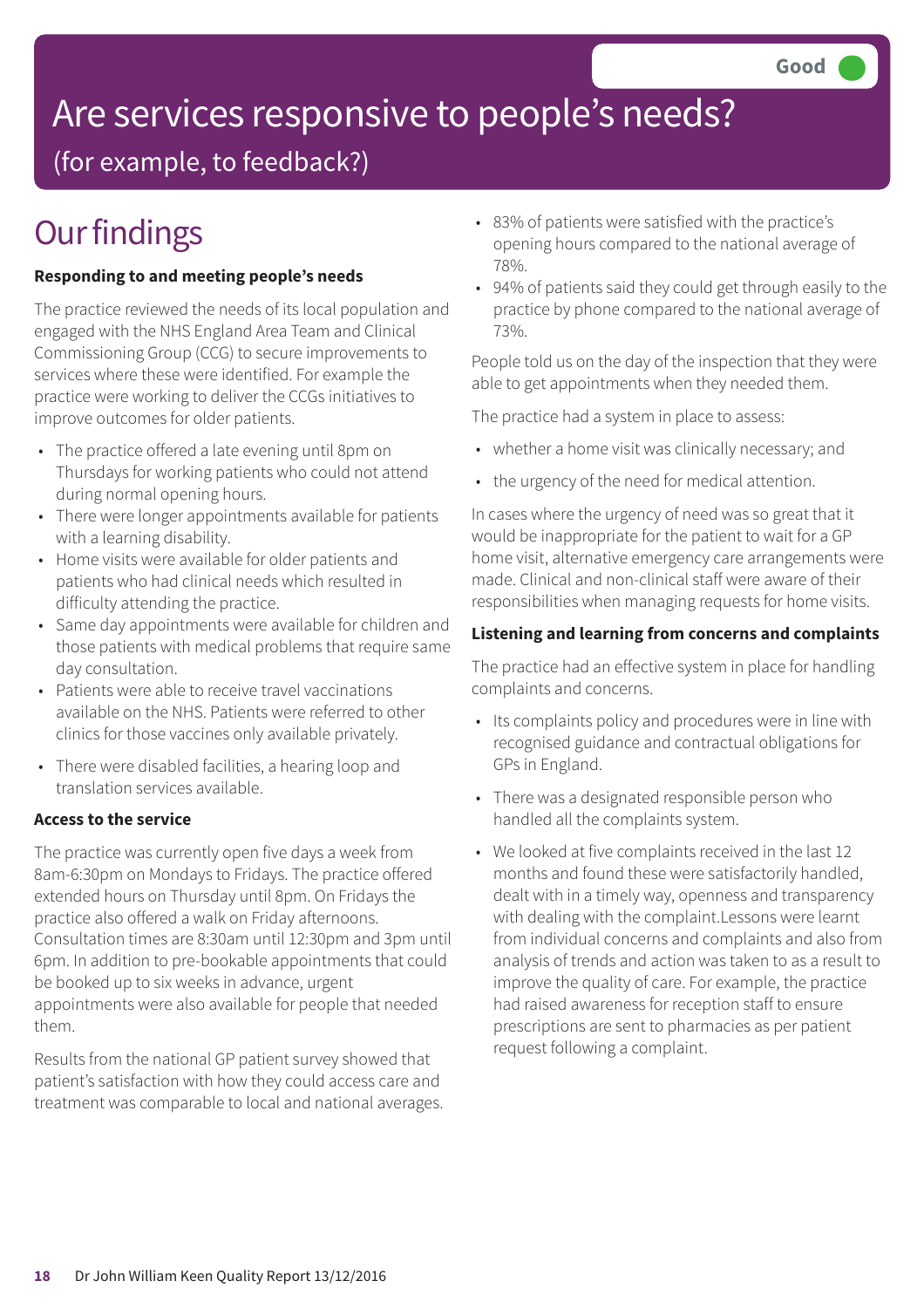### Are services well-led?

(for example, are they well-managed and do senior leaders listen, learn and take appropriate action)

### **Our findings**

### **Vision and strategy**

The practice had a clear vision to deliver high quality care and promote good outcomes for patients.

- The practice had a mission statement which was displayed in the waiting areas and staff knew and understood the values.
- The practice had a robust strategy and supporting business plans which reflected the vision and values and were regularly monitored.

#### **Governance arrangements**

The practice had an overarching governance framework which supported the delivery of the strategy and good quality care. This outlined the structures and procedures in place and ensured that:

- There was a clear staffing structure and that staff were aware of their own roles and responsibilities.
- Practice specific policies were implemented and were available to all staff.
- A comprehensive understanding of the performance of the practice was maintained
- There were robust arrangements for identifying, recording and managing risks, issues and implementing mitigating actions.

### **Leadership and culture**

On the day of inspection the partners in the practice demonstrated they had the experience, capacity and capability to run the practice and ensure high quality care. They told us they prioritised safe, high quality and compassionate care. Staff told us the partners were approachable and always took the time to listen to all members of staff.

The provider was aware of and had systems in place to ensure compliance with the requirements of the duty of candour. (The duty of candour is a set of specific legal requirements that providers of services must follow when things go wrong with care and treatment).This included support training for all staff on communicating with

patients about notifiable safety incidents. The partners encouraged a culture of openness and honesty. The practice had systems in place to ensure that when things went wrong with care and treatment:

- The practice gave affected people reasonable support, truthful information and a verbal and written apology.
- The practice kept written records of verbal interactions as well as written correspondence.

There was a clear leadership structure in place and staff felt supported by management.

- Staff told us the practice held regular team meetings.
- Staff told us there was an open culture within the practice and they had the opportunity to raise any issues at team meetings and felt confident and supported in doing so.
- Staff said they felt respected, valued and supported, particularly by the partners in the practice. All staff were involved in discussions about how to run and develop the practice, and the partners encouraged all members of staff to identify opportunities to improve the service delivered by the practice.

#### **Seeking and acting on feedback from patients, the public and staff**

The practice encouraged and valued feedback from patients, the public and staff. It proactively sought patients' feedback and engaged patients in the delivery of the service.

- The practice had gathered feedback from patients through the patient participation group (PPG) and through surveys and complaints received. The PPG met regularly, carried out patient surveys and submitted proposals for improvements to the practice management team. For example the practice had arranged the support from the council to provide bike stands outside the practice after feedback from patients.
- The practice had gathered feedback from staff through staff away days and generally through staff meetings, appraisals and discussion. Staff told us they would not hesitate to give feedback and discuss any concerns or issues with colleagues and management .Staff told us they felt involved and engaged to improve how the practice was run.